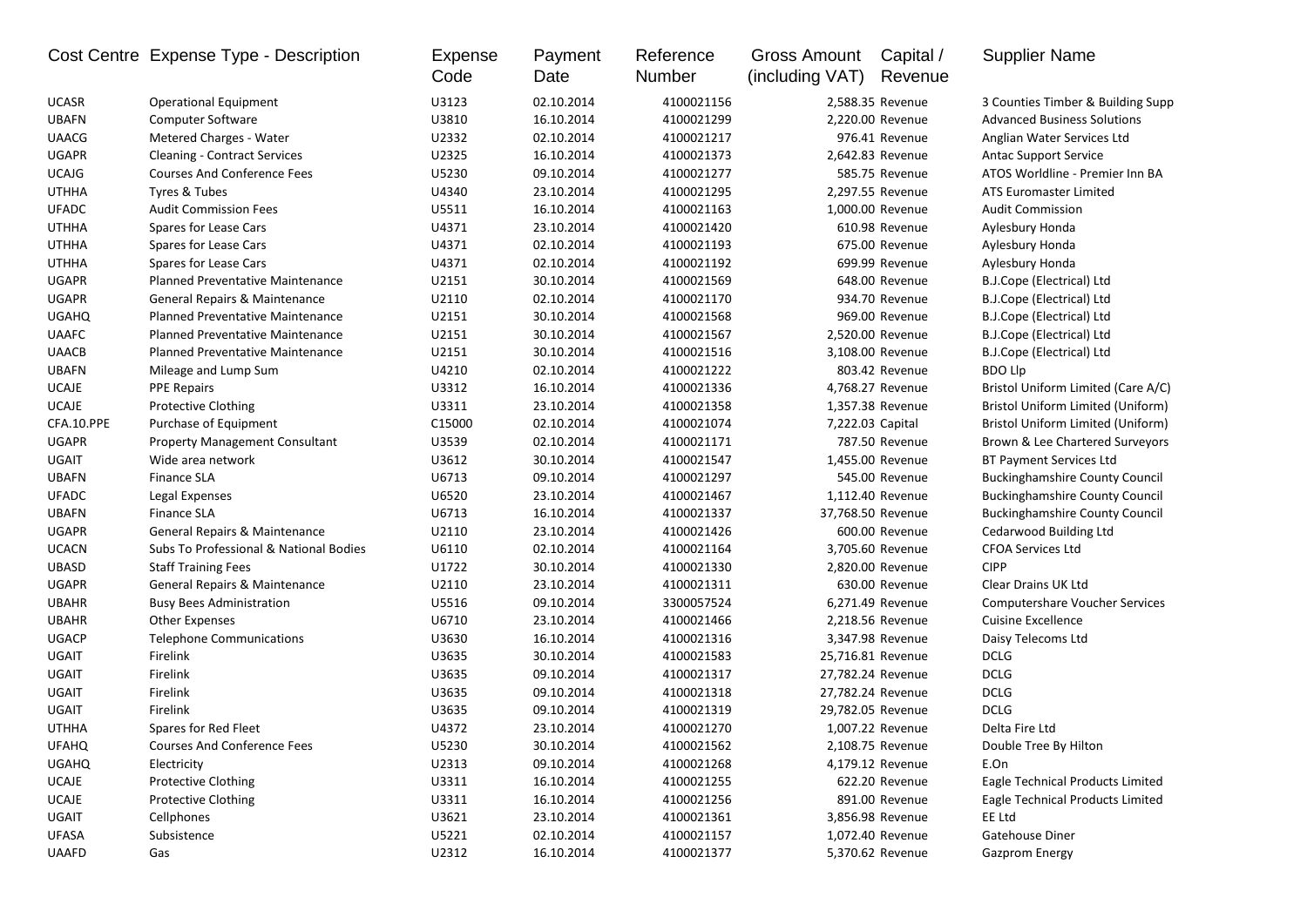|              | Cost Centre Expense Type - Description  | <b>Expense</b><br>Code | Payment<br>Date | Reference<br>Number | <b>Gross Amount</b><br>(including VAT) | Capital /<br>Revenue | <b>Supplier Name</b>               |
|--------------|-----------------------------------------|------------------------|-----------------|---------------------|----------------------------------------|----------------------|------------------------------------|
| <b>UTHHA</b> | Spares for Red Fleet                    | U4372                  | 30.10.2014      | 4100021541          |                                        | 531.74 Revenue       | Godiva Ltd                         |
| <b>UAACB</b> | <b>Planned Preventative Maintenance</b> | U2151                  | 23.10.2014      | 4100021370          |                                        | 1,363.35 Revenue     | Grundon Waste Management Ltd       |
| <b>UBAFN</b> | <b>Employment Agency Payments</b>       | U3770                  | 23.10.2014      | 4100021468          |                                        | 1,800.00 Revenue     | Hays Specialist Recruitment Ltd    |
| <b>UBAFN</b> | <b>Employment Agency Payments</b>       | U3770                  | 30.10.2014      | 4100021517          |                                        | 1,800.00 Revenue     | Hays Specialist Recruitment Ltd    |
| <b>UCAJB</b> | <b>Community Safety Charges</b>         | U6210                  | 16.10.2014      | 4100021282          |                                        | 4,751.17 Revenue     | Heart Radio                        |
| <b>UFAHQ</b> | Consultancy fees                        | U3750                  | 16.10.2014      | 4100021313          |                                        | 6,900.00 Revenue     | Hendry Strategic Consulting Ltd    |
| <b>UGAAS</b> | <b>Property Management Consultant</b>   | U3539                  | 16.10.2014      | 4100021333          |                                        | 900.00 Revenue       | Hub Professional Services Ltd      |
| <b>UBASD</b> | <b>Staff Training Fees</b>              | U1722                  | 23.10.2014      | 4100021328          |                                        | 1,960.00 Revenue     | <b>IIR Ltd</b>                     |
| <b>UGACP</b> | <b>Computer Software</b>                | U3810                  | 23.10.2014      | 4100021315          |                                        | 12,600.00 Revenue    | Inphase Limited                    |
| <b>UGAPR</b> | General Repairs & Maintenance           | U2110                  | 30.10.2014      | 4100021453          |                                        | 2,022.00 Revenue     | <b>Instant Doors</b>               |
| <b>UCAJE</b> | <b>Breathing Apparatus</b>              | U3124                  | 23.10.2014      | 4100021429          |                                        | 2,045.92 Revenue     | JCB Finance (Leasing) Ltd          |
| <b>UBADR</b> | <b>Driver Training</b>                  | U1730                  | 02.10.2014      | 4100021126          |                                        | 1,050.00 Revenue     | JLD Driver Training Limited        |
| <b>UBADR</b> | <b>Driver Training</b>                  | U1730                  | 30.10.2014      | 4100021349          |                                        | 1,050.00 Revenue     | JLD Driver Training Limited        |
| <b>UCASR</b> | <b>Operational Equipment</b>            | U3123                  | 02.10.2014      | 4100021218          |                                        | 1,264.18 Revenue     | John Parker & Son Ltd              |
| <b>UCAJE</b> | <b>Protective Clothing</b>              | U3311                  | 30.10.2014      | 4100021433          |                                        | 607.80 Revenue       | Jolly Safety Equipment Ltd         |
| <b>UCAJE</b> | <b>Operational Equipment</b>            | U3123                  | 23.10.2014      | 4100021434          |                                        | 846.60 Revenue       | K.T.C Fire Workshops               |
| UGAFL        | <b>Contracted Maintenance</b>           | U4382                  | 09.10.2014      | 4100021220          |                                        | 6,767.86 Revenue     | Lex Autolease Ltd                  |
| UGAFL        | Car Leasing                             | U4219                  | 23.10.2014      | 4100021480          |                                        | 10,018.94 Revenue    | Lex Autolease Ltd                  |
| UGAFL        | Car Leasing                             | U4219                  | 02.10.2014      | 4100021223          |                                        | 11,301.41 Revenue    | Lex Autolease Ltd                  |
| <b>UCAJA</b> | <b>Printing Stationery</b>              | U5110                  | 16.10.2014      | 4100021232          |                                        | 1,300.35 Revenue     | Lyreco UK Limited                  |
| <b>UFADC</b> | Legal Expenses                          | U6520                  | 09.10.2014      | 4100021305          |                                        | 1,464.00 Revenue     | Marcus Pilgerstorfer               |
| <b>UCAJA</b> | <b>Other Expenses</b>                   | U6710                  | 16.10.2014      | 4100021283          |                                        | 3,263.17 Revenue     | Microcopy Systems Ltd              |
| CFA.09.FIT   | Purchase of Computer Hardware           | C18000                 | 16.10.2014      | 4100021306          |                                        | 2,774.28 Capital     | Misco                              |
| UGAIN        | <b>Insurance Excess</b>                 | U5311                  | 30.10.2014      | 4100021532          |                                        | 530.38 Revenue       | Mobile Windscreens Ltd             |
| <b>UGACP</b> | Consultancy fees                        | U3750                  | 23.10.2014      | 4100021449          |                                        | 1,800.00 Revenue     | Modis International Ltd            |
| <b>UCAJE</b> | <b>Protective Clothing</b>              | U3311                  | 02.10.2014      | 4100021076          |                                        | 3,235.14 Revenue     | MSA (Britain) Ltd                  |
| <b>UCAJE</b> | Uniforms                                | U3310                  | 16.10.2014      | 4100021262          |                                        | 7,164.94 Revenue     | <b>MWUK T/A Dimensions</b>         |
| <b>UAACB</b> | <b>Planned Preventative Maintenance</b> | U2151                  | 09.10.2014      | 4100021307          |                                        | 852.00 Revenue       | P French                           |
| <b>UGAFF</b> | Diesel Oil - Gas Oil                    | U4320                  | 30.10.2014      | 4100021535          |                                        | 2,466.68 Revenue     | Pace Fuelcare Ltd                  |
| <b>UGAFF</b> | Diesel Oil - Gas Oil                    | U4320                  | 30.10.2014      | 4100021536          |                                        | 2,469.16 Revenue     | Pace Fuelcare Ltd                  |
| <b>UGAFF</b> | Diesel Oil - Gas Oil                    | U4320                  | 30.10.2014      | 4100021534          |                                        | 3,084.90 Revenue     | Pace Fuelcare Ltd                  |
| <b>UGAFF</b> | Diesel Oil - Gas Oil                    | U4320                  | 30.10.2014      | 4100021537          |                                        | 13,574.80 Revenue    | Pace Fuelcare Ltd                  |
| UGARM        | <b>Courses And Conference Fees</b>      | U5230                  | 02.10.2014      | 4100021073          |                                        | 576.00 Revenue       | Performance Monitoring Systems Ltd |
| <b>UGARM</b> | Computer Software                       | U3810                  | 30.10.2014      | 4100021454          |                                        | 1,080.00 Revenue     | Performance Monitoring Systems Ltd |
| CFA.12.OPE   | Purchase of Equipment                   | C15000                 | 02.10.2014      | 4100021070          |                                        | 1,905.89 Capital     | Premier Hose Technology            |
| <b>UTHHA</b> | Spares for Lease Cars                   | U4371                  | 02.10.2014      | 4100021181          |                                        | 1,440.00 Revenue     | Pressfab Evo Ltd                   |
| UGAPR        | General Repairs & Maintenance           | U2110                  | 09.10.2014      | 4100021275          |                                        | 1,047.60 Revenue     | Richard Cross General Builder      |
| UGAPR        | General Repairs & Maintenance           | U2110                  | 30.10.2014      | 4100021577          |                                        | 1,788.00 Revenue     | Richard Cross General Builder      |
| CFA.07.BEA   | <b>Construction Other</b>               | C27000                 | 30.10.2014      | 4100021576          |                                        | 3,840.00 Capital     | Richard Cross General Builder      |
| CFA.12.OPE   | Purchase of Equipment                   | C15000                 | 16.10.2014      | 4100021267          |                                        | 6,801.60 Capital     | Rosenbauer UK Plc                  |
| <b>UGAHQ</b> | <b>General Postage</b>                  | U5130                  | 02.10.2014      | 4100021211          |                                        | 937.56 Revenue       | Royal Mail Group Ltd               |
| <b>UBAOT</b> | Training First Aid                      | U1737                  | 09.10.2014      | 4100021216          |                                        | 528.00 Revenue       | Safety Centre Milton Keynes Ltd    |
| UAAFB        | Electricity                             | U2313                  | 16.10.2014      | 4100021380          |                                        | 511.36 Revenue       | Scottish Hydro Elec (Was SSE)      |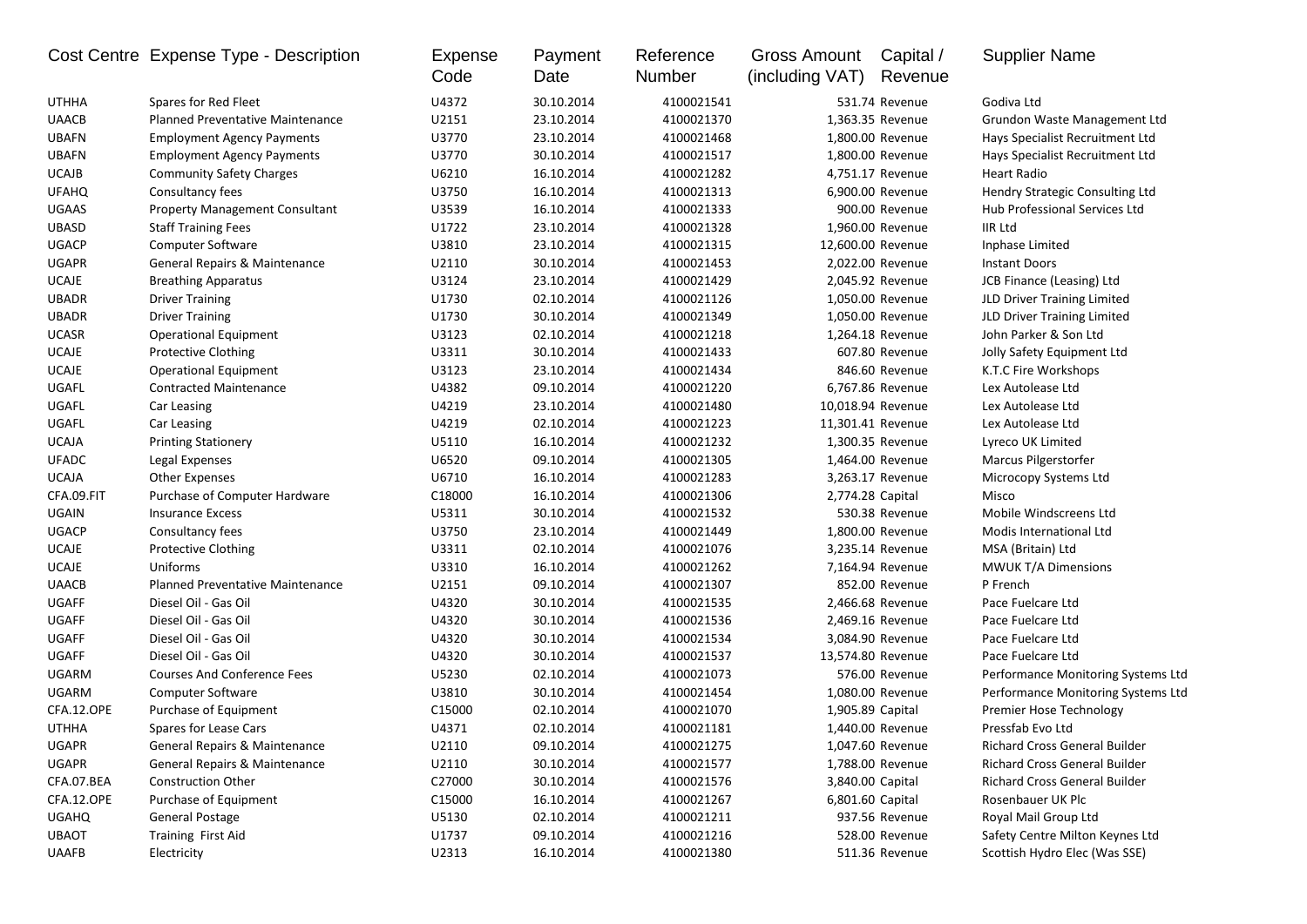|              | Cost Centre Expense Type - Description | Expense<br>Code | Payment<br>Date | Reference<br>Number | <b>Gross Amount</b><br>(including VAT) | Capital /<br>Revenue | <b>Supplier Name</b>                |
|--------------|----------------------------------------|-----------------|-----------------|---------------------|----------------------------------------|----------------------|-------------------------------------|
| <b>UAAFE</b> | Electricity                            | U2313           | 16.10.2014      | 4100021384          |                                        | 533.80 Revenue       | Scottish Hydro Elec (Was SSE)       |
| <b>UAACB</b> | Electricity                            | U2313           | 16.10.2014      | 4100021382          |                                        | 575.94 Revenue       | Scottish Hydro Elec (Was SSE)       |
| <b>UAACF</b> | Electricity                            | U2313           | 16.10.2014      | 4100021381          |                                        | 693.30 Revenue       | Scottish Hydro Elec (Was SSE)       |
| <b>UAACG</b> | Electricity                            | U2313           | 16.10.2014      | 4100021386          |                                        | 773.58 Revenue       | Scottish Hydro Elec (Was SSE)       |
| <b>UAADD</b> | Electricity                            | U2313           | 16.10.2014      | 4100021393          |                                        | 793.15 Revenue       | Scottish Hydro Elec (Was SSE)       |
| <b>UAACC</b> | Electricity                            | U2313           | 16.10.2014      | 4100021391          |                                        | 871.15 Revenue       | Scottish Hydro Elec (Was SSE)       |
| <b>UAAEB</b> | Electricity                            | U2313           | 16.10.2014      | 4100021389          |                                        | 912.64 Revenue       | Scottish Hydro Elec (Was SSE)       |
| <b>UAAFC</b> | Electricity                            | U2313           | 16.10.2014      | 4100021385          |                                        | 995.13 Revenue       | Scottish Hydro Elec (Was SSE)       |
| <b>UAACD</b> | Electricity                            | U2313           | 16.10.2014      | 4100021392          |                                        | 1,100.10 Revenue     | Scottish Hydro Elec (Was SSE)       |
| <b>UGAMS</b> | Electricity                            | U2313           | 16.10.2014      | 4100021390          |                                        | 1,119.48 Revenue     | Scottish Hydro Elec (Was SSE)       |
| <b>UGAUS</b> | Electricity                            | U2313           | 16.10.2014      | 4100021394          |                                        | 1,291.77 Revenue     | Scottish Hydro Elec (Was SSE)       |
| <b>UBASD</b> | <b>Staff Training Fees</b>             | U1722           | 23.10.2014      | 4100021335          |                                        | 984.90 Revenue       | SHL Group Ltd                       |
| <b>UBASD</b> | <b>Staff Training Fees</b>             | U1722           | 23.10.2014      | 4100021266          |                                        | 1,728.00 Revenue     | SHL Group Ltd                       |
| <b>UCAJB</b> | <b>Community Safety Charges</b>        | U6210           | 30.10.2014      | 4100021441          |                                        | 5,789.76 Revenue     | Sprue Safety Products Ltd           |
| <b>UGACP</b> | <b>Computer Maintenance</b>            | U3815           | 30.10.2014      | 4100021325          |                                        | 816.00 Revenue       | Systemsup Ltd                       |
| <b>UGAPR</b> | General Repairs & Maintenance          | U2110           | 02.10.2014      | 4100021196          |                                        | 593.45 Revenue       | <b>Tencer Limited</b>               |
| <b>UAACB</b> | Planned Preventative Maintenance       | U2151           | 02.10.2014      | 4100021212          |                                        | 4,945.86 Revenue     | <b>Tencer Limited</b>               |
| CFA.07.HAD   | <b>Construction Other</b>              | C27000          | 23.10.2014      | 4100021442          |                                        | 7,570.08 Capital     | <b>Tencer Limited</b>               |
| <b>UCAJE</b> | <b>Operational Equipment</b>           | U3123           | 30.10.2014      | 4100021435          |                                        | 585.52 Revenue       | Terberg DTS UK Ltd                  |
| <b>UCAWH</b> | Hydrants, Repair                       | U3121           | 02.10.2014      | 4100021200          |                                        | 525.60 Revenue       | <b>Thames Water Utilites</b>        |
| <b>UAAEB</b> | Metered Charges - Water                | U2332           | 30.10.2014      | 4100021580          |                                        | 540.30 Revenue       | Thames Water Utilities Ltd          |
| <b>UGAPR</b> | <b>Cleaning Materials</b>              | U2321           | 30.10.2014      | 4100021566          |                                        | 513.07 Revenue       | The Consortium                      |
| <b>UBAOT</b> | Fire Service College Fees              | U1728           | 23.10.2014      | 4100021464          |                                        | 1,416.00 Revenue     | The Fire Service College Limited    |
| <b>UBASD</b> | <b>Staff Training Fees</b>             | U1722           | 23.10.2014      | 4100021484          |                                        | 1,659.85 Revenue     | The Watt Associates                 |
| <b>UBASD</b> | <b>Staff Training Fees</b>             | U1722           | 23.10.2014      | 4100021483          |                                        | 2,442.19 Revenue     | The Watt Associates                 |
| <b>UTHHA</b> | Spares for Red Fleet                   | U4372           | 23.10.2014      | 4100021421          |                                        | 540.00 Revenue       | <b>Truckeast Ltd</b>                |
| <b>UGACP</b> | Wide area network                      | U3612           | 09.10.2014      | 4100021301          |                                        | 5,534.80 Revenue     | Updata Infrastructure UK            |
| <b>UGAPR</b> | General Repairs & Maintenance          | U2110           | 09.10.2014      | 4100021166          |                                        | 501.72 Revenue       | USS Catering & Bakery Equipment Ltd |
| <b>UGAFF</b> | Diesel Oil - Gas Oil                   | U4320           | 02.10.2014      | 4100021012          |                                        | 871.85 Revenue       | Vectec Ltd                          |
| <b>UGACP</b> | <b>Computer Software</b>               | U3810           | 23.10.2014      | 4100021451          |                                        | 72,000.00 Revenue    | <b>Vector Command Limited</b>       |
| <b>UGACP</b> | <b>Employment Agency Payments</b>      | U3770           | 23.10.2014      | 4100021486          |                                        | 720.00 Revenue       | Venn Group                          |
| <b>UGACP</b> | <b>Employment Agency Payments</b>      | U3770           | 23.10.2014      | 4100021487          |                                        | 720.00 Revenue       | Venn Group                          |
| <b>UGACP</b> | <b>Employment Agency Payments</b>      | U3770           | 23.10.2014      | 4100021488          |                                        | 720.00 Revenue       | Venn Group                          |
| <b>UGACP</b> | <b>Employment Agency Payments</b>      | U3770           | 23.10.2014      | 4100021489          |                                        | 720.00 Revenue       | Venn Group                          |
| <b>UGACP</b> | Computer Software                      | U3810           | 23.10.2014      | 4100021450          |                                        | 600.00 Revenue       | Vivantio Limited                    |
| <b>UGACP</b> | <b>Computer Software</b>               | U3810           | 30.10.2014      | 4100021431          |                                        | 4,350.00 Revenue     | Vivantio Limited                    |
| <b>UGACP</b> | <b>Computer Software</b>               | U3810           | 09.10.2014      | 4100021257          |                                        | 9,000.00 Revenue     | Vivantio Limited                    |
| <b>UGACP</b> | Cellphones                             | U3621           | 02.10.2014      | 4100021174          |                                        | 1,075.65 Revenue     | Vodafone Limited (Corporate)        |
| UGAIT        | Paknet                                 | U3622           | 16.10.2014      | 4100021364          |                                        | 950.40 Revenue       | Vodafone Ltd Data Solutions         |
| <b>UTHHA</b> | Spares for Red Fleet                   | U4372           | 30.10.2014      | 4100021477          |                                        | 599.04 Revenue       | Volvo Group UK Limited              |
| UCAJE        | <b>Operational Equipment</b>           | U3123           | 23.10.2014      | 4100021360          |                                        | 744.97 Revenue       | Weber Rescue UK Ltd                 |
| <b>UTHHA</b> | <b>Operational Equipment</b>           | U3123           | 02.10.2014      | 4100021119          |                                        | 1,253.34 Revenue     | Weber Rescue UK Ltd                 |
| <b>UCAJE</b> | <b>Operational Equipment</b>           | U3123           | 30.10.2014      | 4100021401          |                                        | 2,070.60 Revenue     | Weber Rescue UK Ltd                 |
|              |                                        |                 |                 |                     |                                        |                      |                                     |